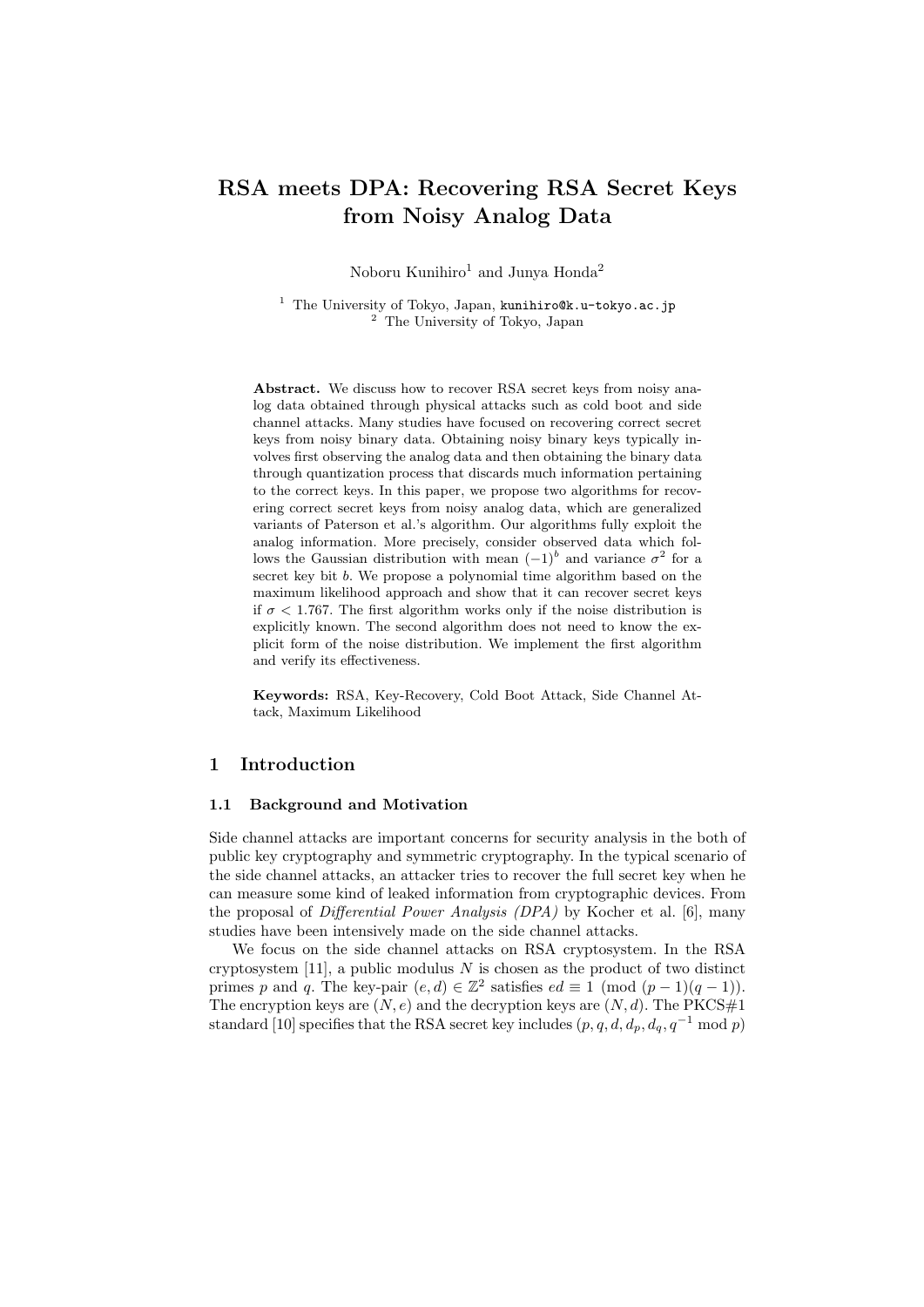in addition to *d*, which allows for fast decryption using the Chinese Remainder Theorem. It is important to analyze its security as well as the original RSA.

Recently, the cold boot attack was proposed by Halderman et al. [3] at USENIX Security 2008. They demonstrated that DRAM remanence effects make possible practical, nondestructive attacks that recover a *noisy version of secret keys* stored in a computer's memory. They showed how to reconstruct the full of secret key from the noisy variants for some encryption schemes: DES, AES, tweakable encryption modes, and RSA. How can we recover the correct secret key from a noisy version of the secret key? This is an important question concerning the cold boot attack situation.

Inspired by cold boot attacks [3], much research has been carried on recovering an RSA secret key from a noisy version of the secret key. At Crypto 2009, Heninger and Shacham [5] proposed an algorithm that efficiently recovers secret keys  $(p, q, d, d_p, d_q)$  given a random fraction of their bits. Concretely, they showed that if more than 27% of the secret key bits is leaked at random, the full secret key can be recovered. Conversely, this means that even if 73% of the correct secret bits is erased, the key can be recover. As opposed to the Heninger-Shacham algorithm for correcting erasures, Henecka et al. [4] proposed an algorithm for correcting error bits of secret keys at Crypto 2010. They showed that the secret key  $(p, q, d, d_p, d_q)$  can be fully recovered if the error probability is less than 0*.*237. They also showed that the bound for the error probability is given by 0.084 if the associated secret key is  $(p, q)$ . Paterson et al. proposed an algorithm correcting error bits that occurs asymmetrically at Asiacrypt 2012 [9]. They adopted a coding theoretic approach for designing a new algorithm and analyzing its performance. Sarkar and Maitra [12] revisited the result of [4] and applied the Henecka et al.'s algorithm to break a Chinese Remainder Theorem type implementation of RSA with low weight decryption exponents. Kunihiro et al. [7] proposed an algorithm that generalized the work of [4, 5], and which considered a combined erasure and error setting.

**Motivation: Key-Recovery from Noisy Analog Data** The previous works [4, 5, 7, 9] considered an erasure and/or error setting, where each bit of the secret key is either erased or flipped. Thus, the noisy version of the secret key is composed of discrete symbols, that is, *{*0*,* 1*}* and the erasure symbol "?". However, such discrete data is not always obtained directly and analog data is more natural as observed data obtained through the actual physical attacks such as the cold boot and side channel attacks. We further assume that the observed data follows some fixed probability distributions. It is frequently considered and verified in the practice of side channel attacks (for details, see [8]). Thus, our leakage model is more realistic. Our goal is to propose efficient algorithms that can recover an RSA secret key from noisy analog data.

Paterson et al. [9] concluded that it is an open problem to generalize their approach to the case where soft information (that is, analog data) about the secret bits is available. This is the problem we address in this paper.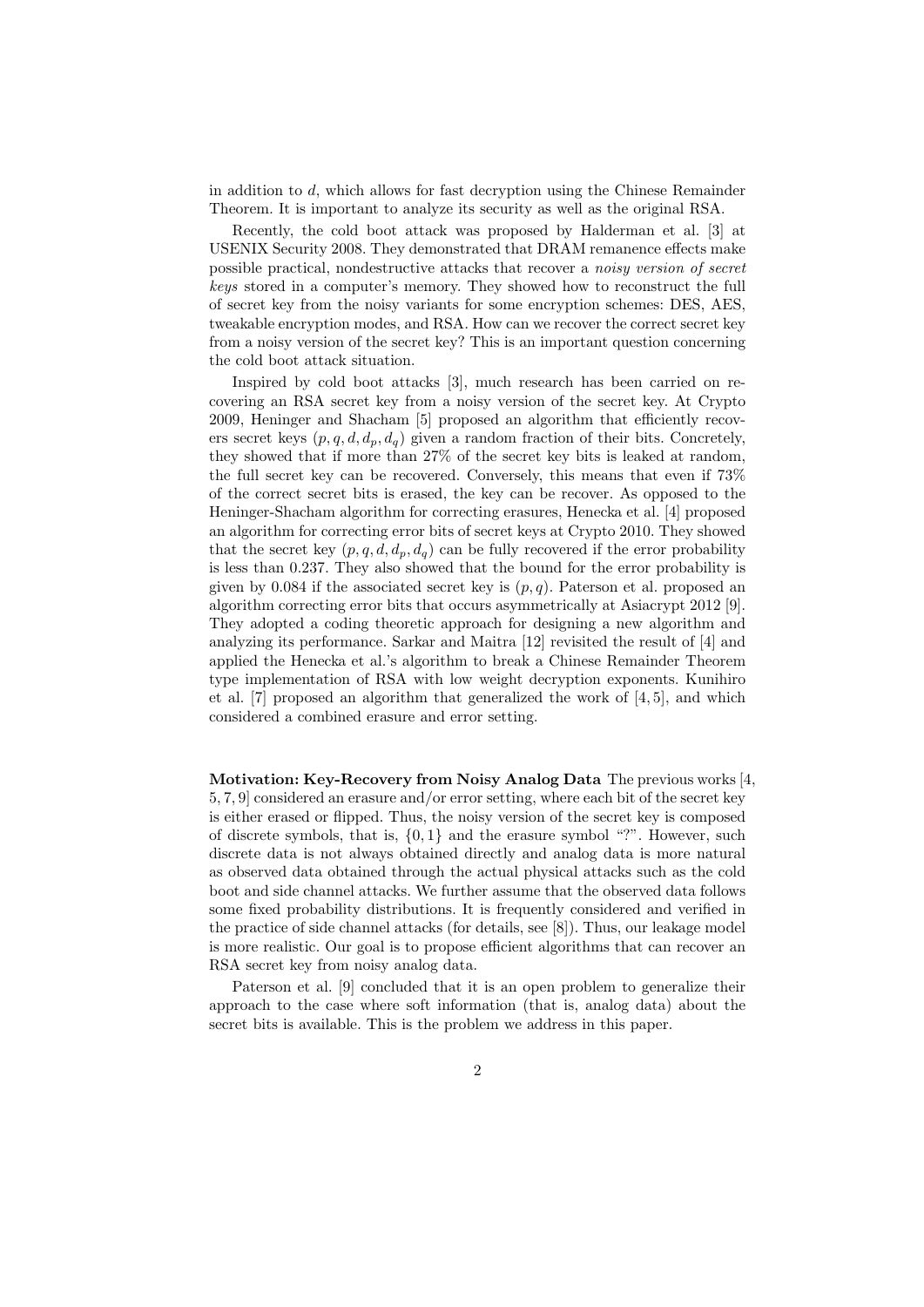#### **1.2 Our Contributions**

This paper discusses secret key recovery from a noisy analog data sequence. In our leakage model, the observed value is output according to some fixed probability distribution depending on the corresponding correct secret key bit. Although we cannot directly obtain the true secret key bit, we can observe the noisy and analog variants of the secret key through a side channel or cold boot attack. If the noise is sufficiently small, key recovery from the noisy data is fairly easy in general. However, if the noise is large, the task of recovering the secret key becomes more difficult. Our challenge is to propose an efficient algorithm that recovers the RSA secret key even in the presence of large noise. For this purpose, we adopt a maximum likelihood-based approach.

First, we modify the algorithm of Paterson et al. [9] to adapt an analog data; while their algorithm takes a (noisy) binary bit sequence as input. For the modification, we introduce the concept of *score*; a node with a low score will be discarded, whereas a node with the highest score will be kept and generate a subtree of depth *t* with 2*<sup>t</sup>* leaf nodes. The score function is calculated from a candidate of the secret key in  $\{0,1\}^{5t}$  and the corresponding observed data in  $\mathbb{R}^{5t}$ . The choice of score function is crucial for our modification.

We propose an algorithm whose score function is constructed from the likelihood ratio and in which the node with the maximal value is regarded as the correct node. We then prove that our algorithm recovers the correct secret key in polynomial time if the noise distribution satisfies a certain condition (Theorem 1). Note that the condition is represented by symmetric capacity. In particular, under the condition that the noise distribution is Gaussian with mean  $(-1)^b$  and variance  $\sigma^2$  for a secret key bit *b*, we show that we can recover the secret key if  $\sigma$  < 1.767 (Corollary 2).

The main drawback of the first algorithm is that we need to know the noise distribution exactly; indeed, without this knowledge it does not work. We also propose another algorithm that does not require any knowledge of noise distribution. The score function in the second algorithm is given as a difference between sums of the observed data when the candidate bits are 0 and that when the candidate bits are 1. This score is similar to that of differential power analysis (DPA) [6]. We also prove that the algorithm recovers the correct secret key with high probability if the noise distribution satisfies the certain condition (Theorems 2). Owing to the lack of knowledge of the noise distribution, the condition is slightly worse than that in the first algorithm. However, if the noise follows the Gaussian distribution, the algorithm achieves the same bound as the first one.

We then verify the effectiveness of our algorithm by numerical experiments in the case of Gaussian noise. Our experimental results show that the first algorithm recovers the RSA secret key with significant probability if  $\sigma \leq 1.7$ , which matches with theoretically predicted bound.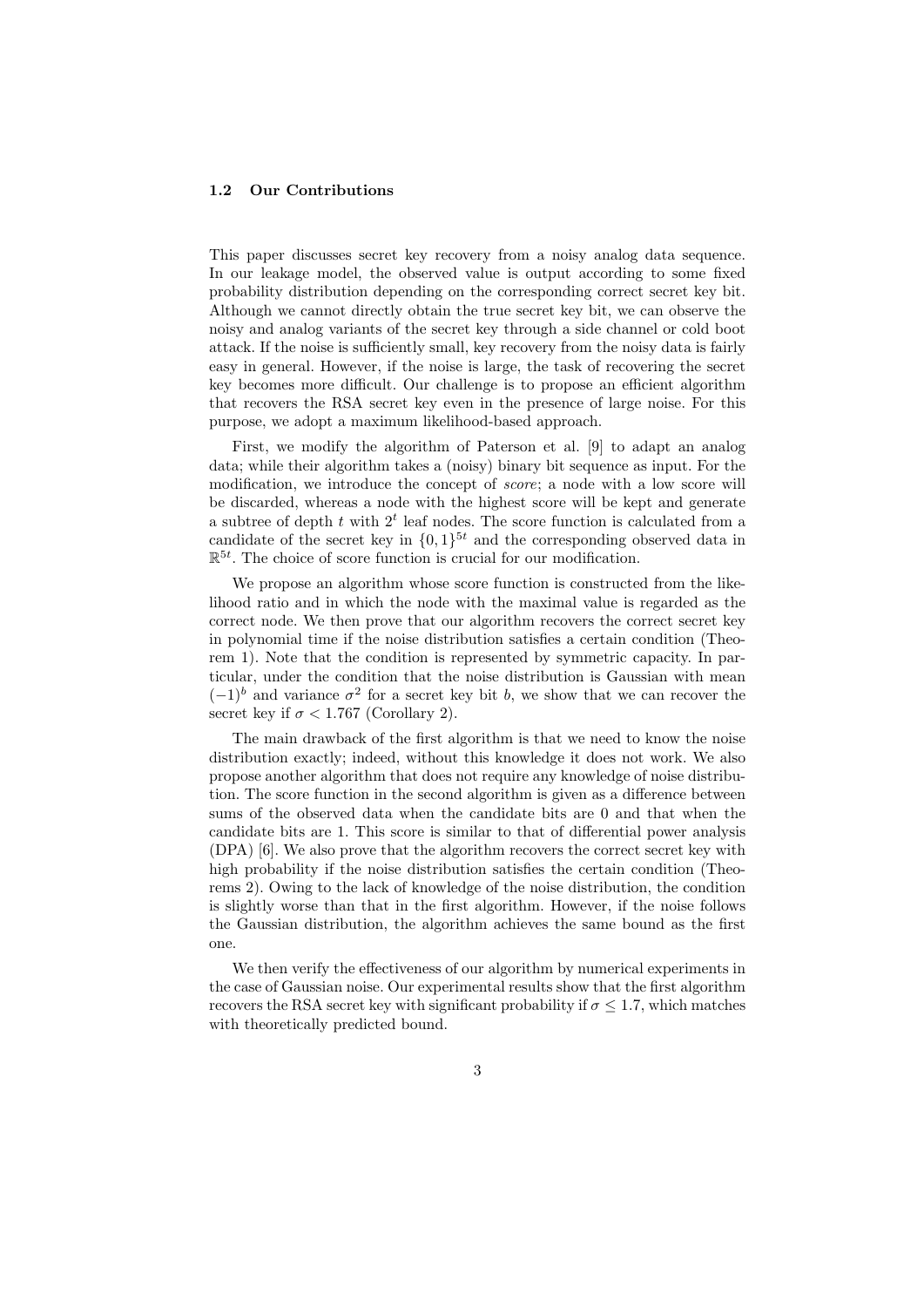### **2 Preliminaries**

This section presents an overview of the methods [4, 5, 9] using binary trees to recover the secret key of the RSA cryptosystem. We use similar notations to those in [4]. For an *n*-bit sequence  $\mathbf{x} = (x_{n-1}, \ldots, x_0) \in \{0,1\}^n$ , we denote the *i*-th bit of **x** by  $x[i] = x_i$ , where  $x[0]$  is the least significant bit of **x**. Let  $\tau(M)$ denote the largest exponent such that  $2^{\tau(M)}|M$ . We denote by  $\ln n$  the natural logarithm of *n* to the base e and by log *n* the logarithm of *n* to the base 2. We denote the expectation of random variable *X* by E[*X*].

#### **2.1 Our Problem: RSA Key-Recovery from Analog Observed Data**

Our problem is formulated as follows. We denote the correct secret key by **sk**. For each bit in **sk**, a value is observed from the probability distribution depending on the bit value, which means that the analog data are observed according to the leakage model. We denote the observed analog data sequence by  $s\bar{k}$ . Our  $\chi$  goal is to recover  $s\mathbf{k}$  from  $s\mathbf{k}$ .

We will give a more detailed explanation. Suppose that the probability distribution  $F_x$  of the observed data is Gaussian with mean  $(-1)^x$  and variance  $\sigma^2$  for  $x \in \{0,1\}$ . The SNR is commonly used to evaluate the strength of noise is defined by (variance of signal)/(variance of noise). In our leakage model, the variance of the noise is given by  $\sigma^2$  and that of signal is given by 1. Then, the SNR is given by  $1/\sigma^2$ . A greater SNR means that the signal is stronger and we can extract information with fewer errors. In this paper, we consider the standard deviation  $\sigma$  for the strength of the noise.

Consider the case that noise level  $\sigma$  is larger. In this case, key-recovery is difficult. In fact, if the noise is extremely large, we cannot recover the secret key, as is discussed in Section 6. Conversely, consider a smaller noise level. In this case, key recovery is relatively easy. Thus, it is important to make a detailed analysis for the value  $\sigma$ .

#### **2.2 Recovering the RSA Secret Key Using a Binary Tree**

The first half of explanation of this section is almost the same as previous works [4, 5, 7, 9]. Making this paper self-contained, we give details. We review the key setting of the RSA cryptosystem [11], particular for the PKCS  $\#1$  standard [10]. Let  $(N, e)$  be the RSA public key, where N is an *n*-bit RSA modulus and  $s\mathbf{k} = (p, q, d, d_p, d_q, q^{-1} \mod p)$  be the RSA secret key. As in the previous works, we ignore the last component  $q^{-1}$  mod p in the secret key. The public and secret keys have the following four equations:

*N* = *pq, ed* ≡ 1 (mod  $(p-1)(q-1)$ )*, ed<sub>p</sub>* ≡ 1 (mod *p*−1)*, ed<sub>q</sub>* ≡ 1 (mod *q*−1)*.* 

There exist integers  $k, k_p$  and  $k_q$  such that

$$
N = pq, \ ed = 1 + k(p-1)(q-1), \ ed_p = 1 + k_p(p-1), \ ed_q = 1 + k_q(q-1).
$$
 (1)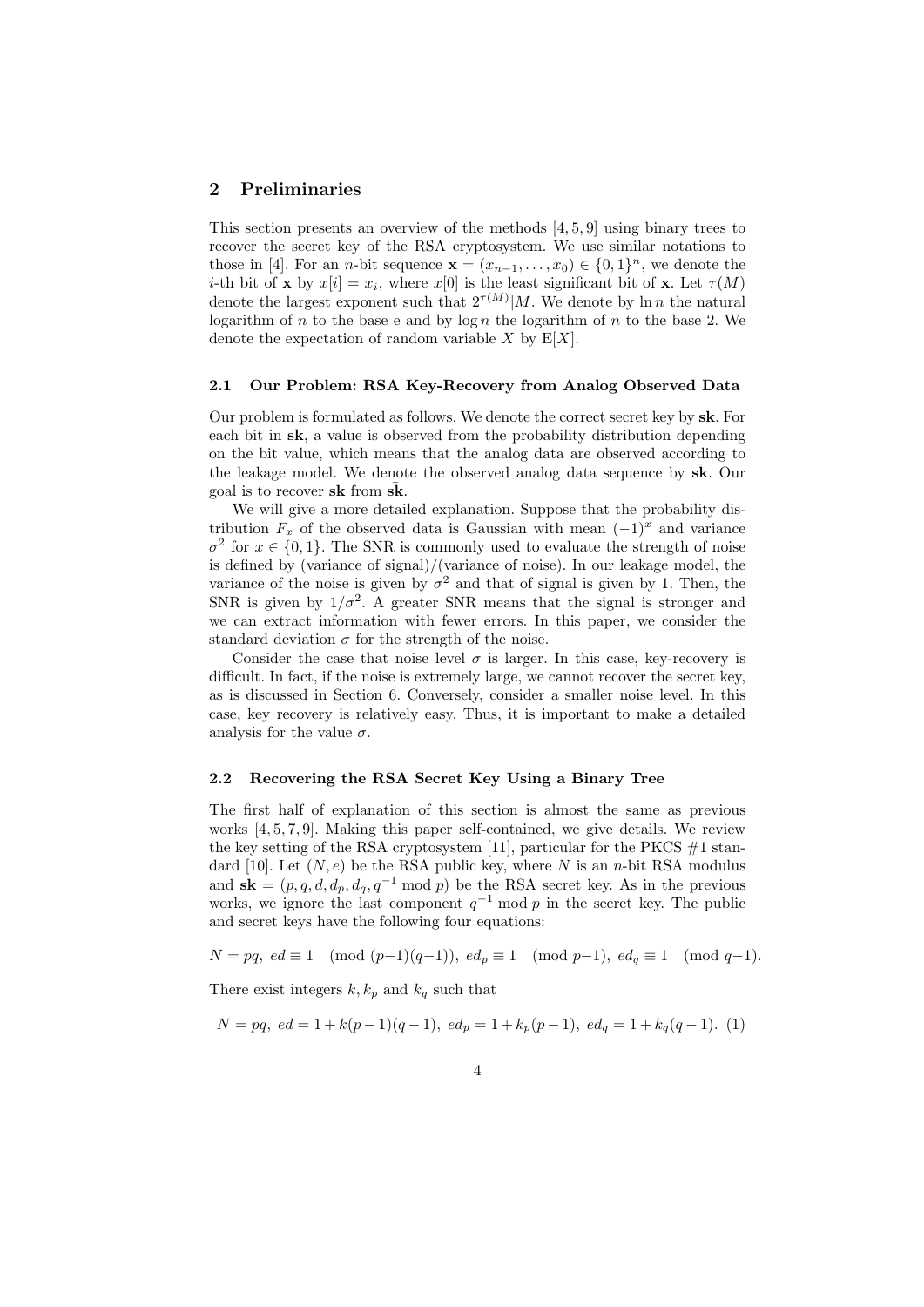Suppose that we know the exact values of  $k, k_p$  and  $k_q$ , then there are five unknowns  $(p, q, d, d_p, d_q)$  in the four equations in Eq. (1).

A small public exponent *e* is usually used in practical applications [15], so we suppose that *e* is small enough such that  $e = 2^{16} + 1$  as is the case in [4, 5, 7, 9. See [4] for how to compute  $k, k_p$  and  $k_q$ .

In the previous methods and our new methods, a secret key **sk** is recovered by using a binary-tree-based technique. Here we explain how to recover secret keys, considering  $s\mathbf{k} = (p, q, d, d_p, d_q)$  as an example.

First we discuss the generation of the tree. Since  $p$  and  $q$  are  $n/2$ -bit prime numbers, there exist at most  $2^{n/2}$  candidates for each secret key in  $(p, q, d, d_p, d_q)$ .

Heninger and Shacham [5] introduced the concept of *slice*. We define the *i*-th bit slice for each bit index *i* as

$$
slice(i) := (p[i], q[i], d[i + \tau(k)], d_p[i + \tau(k_p)], d_q[i + \tau(k_q)]).
$$

Assume that we have computed a partial solution  $\mathbf{sk}' = (p', q', d', d'_p, d'_q)$  up to slice $(i - 1)$ . Heninger and Shacham [5] applied Hensel's lemma to Eq. (1) and obtained the following equations

$$
p[i] + q[i] = (N - p'q')[i] \bmod 2,
$$
  
\n
$$
d[i + \tau(k)] + p[i] + q[i] = (k(N + 1) + 1 - k(p' + q') - ed')[i + \tau(k)] \bmod 2,
$$
  
\n
$$
d_p[i + \tau(k_p)] + p[i] = (k_p(p' - 1) + 1 - ed'_p)[i + \tau(k_p)] \bmod 2,
$$
  
\n
$$
d_q[i + \tau(k_q)] + q[i] = (k_q(q' - 1) + 1 - ed'_q)[i + \tau(k_q)] \bmod 2.
$$

We can easily see that  $p[i], q[i], d[i+\tau(k)], d_p[i+\tau(k_p)],$  and  $d_q[i+\tau(k_q)]$  are not independent. Each Hensel lift, therefore, yields exactly two candidate solutions. Thus, the total number of candidates is given by  $2^{n/2}$ .

Henecka et al.'s algorithm (in short, the HMM algorithm) [4] and Paterson et al.'s algorithm (in short, the PPS algorithm) [9] perform *t* Hensel lifts for some fixed parameter *t*. For each surviving candidate solution on **slice**(0) to slice $(it - 1)$ , a tree with depth *t* and whose  $2<sup>t</sup>$  leaf nodes represent candidate solutions on  $\textbf{slice}(it)$  to  $\textbf{slice}((i + 1)t - 1)$ , is generated. This involves 5*t* new bits.

For each new node generated, a pruning phase is carried out. A solution is kept for the next iteration if the Hamming distance between the 5*t* new bits and the corresponding noisy variants of the secret key is less than some threshold as for the HMM algorithm or if the likelihood of the corresponding noisy variants of the secret key for the 5*t* new bits is the highest (or in the highest *L* nodes) of the  $2^t$  (or  $L2^t$ ) nodes as for the PPS algorithm [9].

The main difference between the HMM and PPS algorithms is how to set the criterion determining whether a certain node is kept or discarded. We adopt a similar approach to the PPS algorithm [9] rather than the HMM algorithm [4]. In other words, we keep the top *L* nodes with the highest likelihood rather than of the nodes with a lower Hamming distance than the fixed threshold.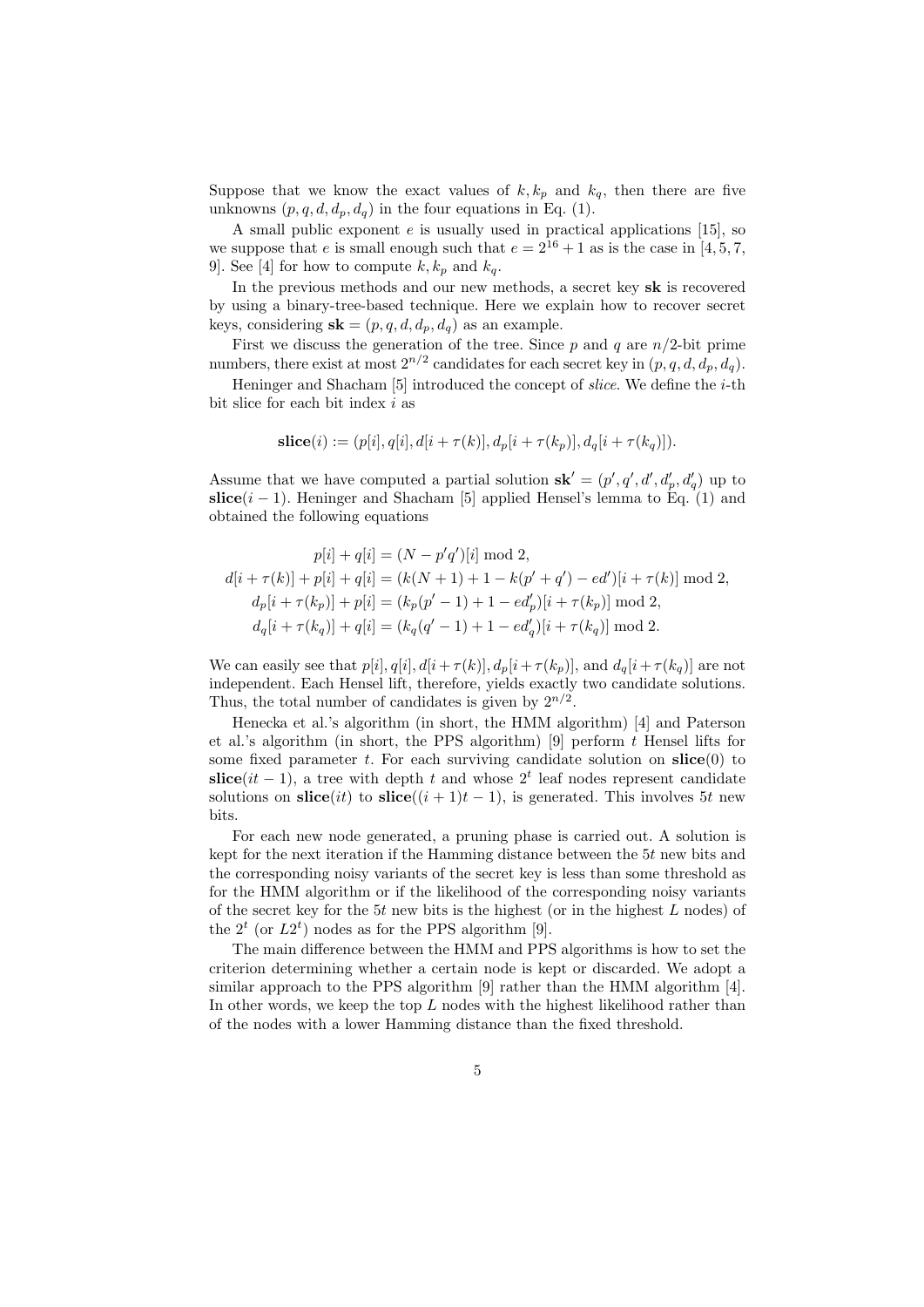### **3 Maximum Likelihood-based Approach**

#### **3.1 Notation and Settings**

We denote by *m* the number of associated secret keys. For example,  $m = 5$  if  $s\mathbf{k} = (p, q, d, d_p, d_q), m = 3$  if  $s\mathbf{k} = (p, q, d)$ , and  $m = 2$  if  $s\mathbf{k} = (p, q)$ .

Let  $x_{1,a} \in \{0,1\}^m$ ,  $a \in \{1,2\}$ , be the *a*-th candidate of the first slice **slice**(0). We write the two candidates of the first  $(i + 1)$  slices when the first *i* slices are  $\boldsymbol{x}_{i,a} = (\textbf{slice}(0), \cdots, \textbf{slice}(i-1))$  by  $\boldsymbol{x}_{i+1,2a-1}, \, \boldsymbol{x}_{i+1,2a} \in \{0,1\}^{m(i+1)}$ .

For notational simplicity we write the *j*-th slice by  $x_{i,a}[j] \in \{0,1\}^m$  and its *m* elements are denoted by  $\mathbf{x}_{i,a}[j][1], \mathbf{x}_{i,a}[j][2], \cdots, \mathbf{x}_{i,a}[j][m] \in \{0,1\}$ . Similarly, for a secret key sequence  $x_{i,a}$ , the observed sequence is denoted by  $y_i \in \mathbb{R}^{mi}$  and its element corresponding to  $x_{i,a}[j][k]$  is denoted by  $y[j][k] \in \mathbb{R}$ . We write the sequence of  $j, j+1, \dots, j'$ -th elements of a vector  $x$  by  $x[j:j'] \in \{0,1\}^{m(j'-j+1)}$ for  $j' \geq j$ . Therefore we have

$$
x_{i-1,a} = x_{i,2a-1}[1:i-1] = x_{i,2a}[1:i-1]. \tag{2}
$$

Define  $B_l(a) = \lceil a/2^l \rceil$ . When we regard  $x_{i,a}$  as a node at depth *i* of the binary tree, the node  $x_{i-l,B_l(a)}$  corresponds to the ancestor of  $x_{i,a}$  at depth  $i-l$ . Thus, the relation (2) is generalized to

$$
\boldsymbol{x}_{i-l,B_l(a)} = \boldsymbol{x}_{i,a}[1:i-l] = \boldsymbol{x}_{i,a'}[1:i-l] \quad \text{if } B_l(a) = B_l(a'). \quad (3)
$$

We also write  $x^l$  for the last *l* elements of a sequence x, that is, we write  $x^l =$  $x[i - l + 1 : i]$  for  $x \in \{0, 1\}^{mi}$ .

Now we introduce the assumption on the secret key.

#### **Assumption 1**

- (i) Each  $x_{i,a}$  is a realization of a random variable  $X_{i,a}$  which is (marginally) distributed uniformly over  $\{0, 1\}^{im}$ .
- (ii) There exists  $c \geq 1$  satisfying the following: for any  $i, l, a, a' \in \mathbb{Z}$  such that  $c \leq l \leq i$  and  $B_l(a) \neq B_l(a')$ , a pair of two random variables  $(\mathbf{X}_{i,a}^{l-c}, \mathbf{X}_{i,a'}^{l-c})$ is uniformly distributed over  $\{0, 1\}^{2m(l-c)}$ .
- (iii)  $X_{i,2a-1}^1 \neq X_{i,2a}^1$  holds almost surely for any *a*.

Assumptions (i) and (ii) correspond to *weak randomness assumption* considered in [9]. Assumption (iii) asserts that any pair of candidates of the key is not identical.

#### **3.2 Generalized PPS Algorithm**

Let  $F_0$  and  $F_1$  be probability distributions of an observed symbol when the correct secret key bits are 0 and 1, respectively. In the following algorithms we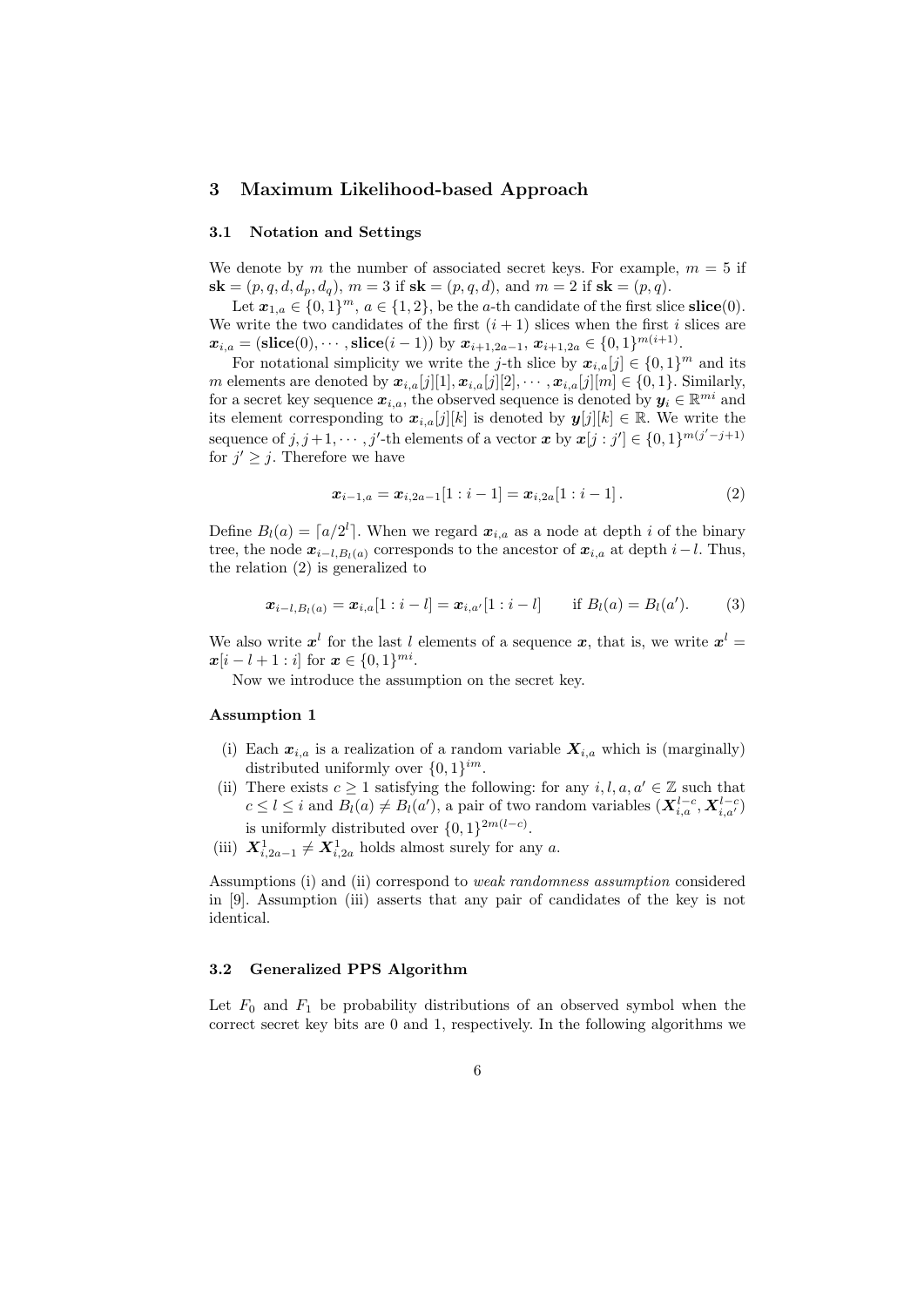compare likelihood of each candidate of the secret key. We call a criterion for choice of candidates *score*. As the score we use the log-likelihood ratio given by

$$
R_i(\boldsymbol{x}; \boldsymbol{y}) = \sum_{j=1}^i \sum_{k=1}^m R(\boldsymbol{x}[j][k]; \boldsymbol{y}[j][k]), \qquad \boldsymbol{x} \in \{0, 1\}^{mi}, \boldsymbol{y} \in \mathbb{R}^{mi}
$$

for a single-letter log-likelihood ratio

$$
R(x; y) = \log \frac{dF_x}{dG}(y), \qquad x \in \{0, 1\}, y \in \mathbb{R},
$$
 (4)

where *G* is the mixture distribution  $(F_0 + F_1)/2$  and  $dF_x/dG$  is the Radon-Nikodym's derivative. When  $F_0$  and  $F_1$  have probability densities  $f_0$  and  $f_1$ , respectively, (4) is simply rewritten as

$$
R(x; y) = \log \frac{f_x(y)}{g(y)}, \qquad x \in \{0, 1\}, \ y \in \mathbb{R},
$$
 (5)

where  $g(y) = (f_0(y) + f_1(y))/2$ . We use (4) for a definition of a score since (4) always exists even in the case of discrete noises, which are considered in preceding researches [4, 5, 7, 9].

Let  $X \in \{0,1\}$  be a random variable uniformly distributed over  $\{0,1\}$ . We define  $Y \in \mathbb{R}$  as a random variable which follows distribution  $F_X$  given X. The mutual information between *X* and *Y* is denoted by

$$
I(X;Y) = \mathbb{E}[R(X;Y)].
$$

*Remark 1.*  $I(X; Y)$  is called a *symmetric capacity* for a channel  $F_x$  and is generally smaller than the channel capacity for asymmetric cases. We show in Theorem 1 that  $I(X; Y)$ , rather than the channel capacity, appears in the asymptotic bound. This corresponds to the fact that in our problem the distribution of the input symbol (i.e., the secret key) is fixed to be uniform and cannot be designed freely.

Now we discuss the following algorithm, which is generalized variant of PPS algorithm proposed in [9]. Note that the original PPS algorithm deals with only discrete noises; while the generalized variant can deal with continuous noises. This algorithm maintains a list  $\mathcal{L}_r$ ,  $|\mathcal{L}_r| \leq L$ , of candidates of the first *tr* bits of the secret key. We say that the recovery error occurred if the output  $\mathcal{L}_{n/2t}$ does not contain the correct secret key. By abuse of notation each element of  $\mathcal{L}_r$ denotes both a subsequence *xtr,a* and its index *a*.

Now we bound the error probability of generalized PPS algorithm from above by the following theorem.

**Theorem 1.** Assume that

$$
1/m < I(X;Y).
$$
\n<sup>(6)</sup>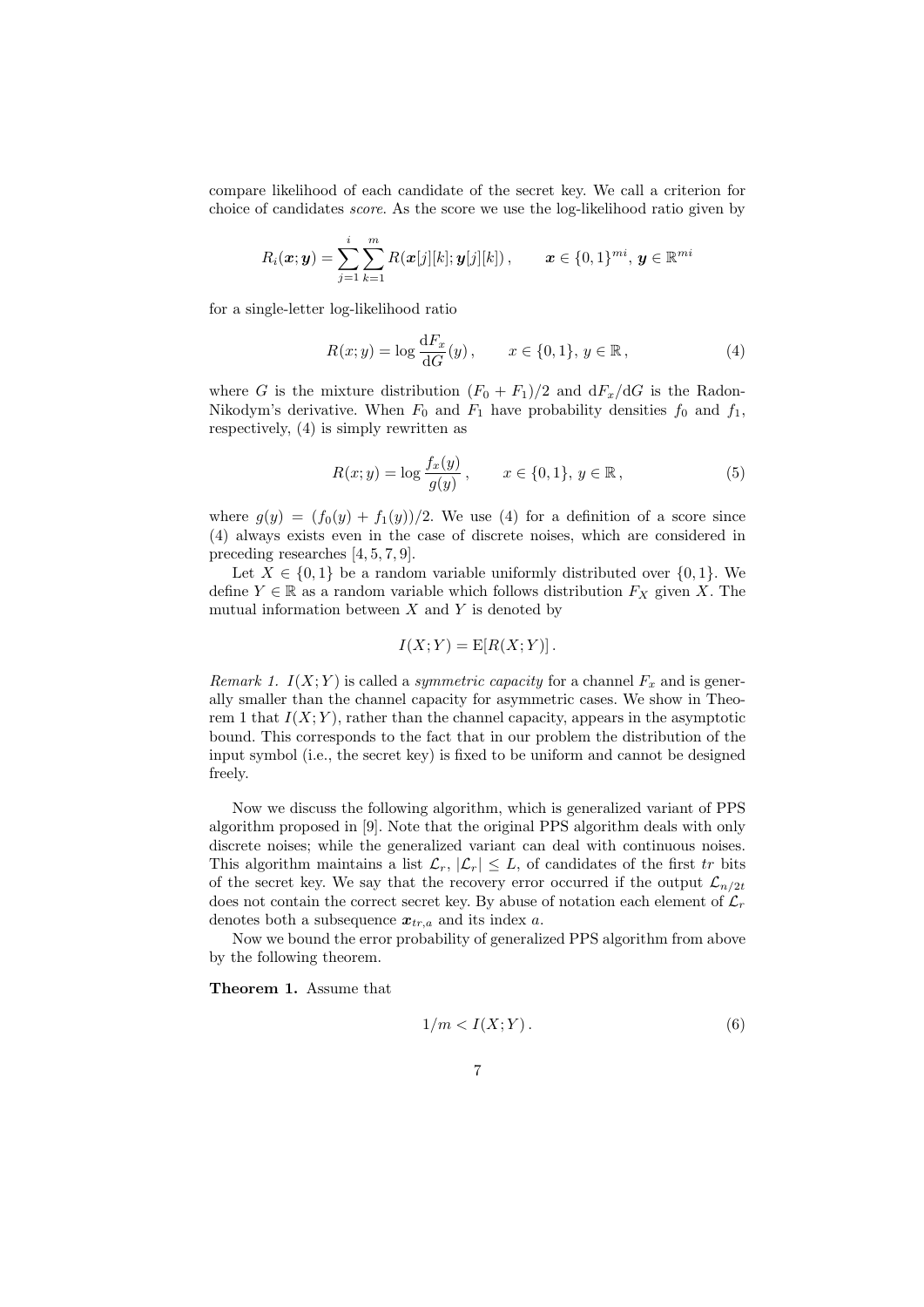**Algorithm 1** Generalized PPS Algorithm

**Input:** Public keys  $(N, e)$ , observed data sequences  $\bar{\mathbf{s}}$ **k Output:** Secret keys **sk**. **Parameter:**  $t, L \in \mathbb{N}$ . **Initialization:** Set  $\mathcal{L}_0 := \{1\}$ . **Loop:** For  $r = 1, 2, \cdots, n/2t$  do the following.

**1. Expansion Phase** Generate list  $\mathcal{L}'_r$  of all ancestors with depth *t* from nodes in  $\mathcal{L}_{r-1}$ , that is,

$$
\mathcal{L}'_r := \bigcup_{a \in \mathcal{L}_{r-1}} \{ (a-1)2^t + 1, (a-1)2^t + 2, \cdots, a2^t \}.
$$

**2. Pruning Phase** If  $2^{tr} \leq L$  then set  $\mathcal{L}_r := \mathcal{L}'_r$ . Otherwise, set  $\mathcal{L}_r$  to a subset of  $\mathcal{L}'_r$  with size *L* such that  $R_{rt}(\boldsymbol{x}_{rt,a}; \boldsymbol{y}_{rt})$  are the largest so that for any  $a \in \mathcal{L}_r$ and  $a' \in \mathcal{L}'_r \setminus \mathcal{L}_r$ 

 $R_{rt}(\mathbf{x}_{rt,a}; \mathbf{y}_{rt}) > R_{rt}(\mathbf{x}_{rt,a'}; \mathbf{y}_{rt})$ .

Here the tie-breaking rule is arbitrary.

**Output of Loop:** List of candidates  $\mathcal{L}_{n/2t}$ . **Finalization:** For each candidate in  $\mathcal{L}_{n/2t}$ , check whether the candidate is indeed a valid secret key with the help of public information.

Then, under generalized PPS algorithm it holds for any index *a* and parameters  $(t, L)$  that

$$
\Pr[\mathbf{X}_{n/2,a} \notin \mathcal{L}_{n/2t} | \mathbf{X}_{n/2,a} \text{ is the correct secret key}] \leq \frac{n}{2t} \rho_1 L^{-\rho_2}.
$$
 (7)

for some  $\rho_1, \rho_2 > 0$  which only depend on *c*, *m* and  $F_x$ . Consequently, the error probability converges to zero as  $L \to \infty$  for any  $t > 0$ .

The proof of Theorem 1 are given in the full version.

We evaluate the computational cost of generalized PPS algorithm. The costs of Expansion and Pruning phases in each loop are evaluated by  $2L(2^t - 1)$  and  $L2^t$ . Since each phase is repeated  $n/2t$  times, the whole cost of the Expansion phase and Pruning phase are given by  $nL(2^t - 1)/t$  and  $nL(2^t/2t)$ , respectively.

This theorem shows that the error probability is bounded polynomially by *L* and *t*. Here note that the RHS of (7) cannot go to to zero for fixed *L* since  $t \leq n/2$ is required, whereas it goes to zero<sup>3</sup> for any fixed  $t$  as  $L \to \infty$ . Furthermore, the complexity grows exponentially in *t* whereas it is linear in *L*. From these observations we can expect that the generalized PPS algorithm performs well for small *t* and large *L*.

<sup>&</sup>lt;sup>3</sup> In the theoretical analysis in [9], it seems to be implicitly assumed that the score of the first  $mt(r-1)$  bits is discarded at each *r*-th loop, that is  $R_{mt}(\mathbf{X}_{tr,i}^t; \mathbf{y}_{tr}^t)$  is considered instead of  $R_{mtr}(\mathbf{X}_{tr,i}; \mathbf{y}_{tr})$ . In this case we require  $t \to \infty$  to assure that the error probability approaches zero.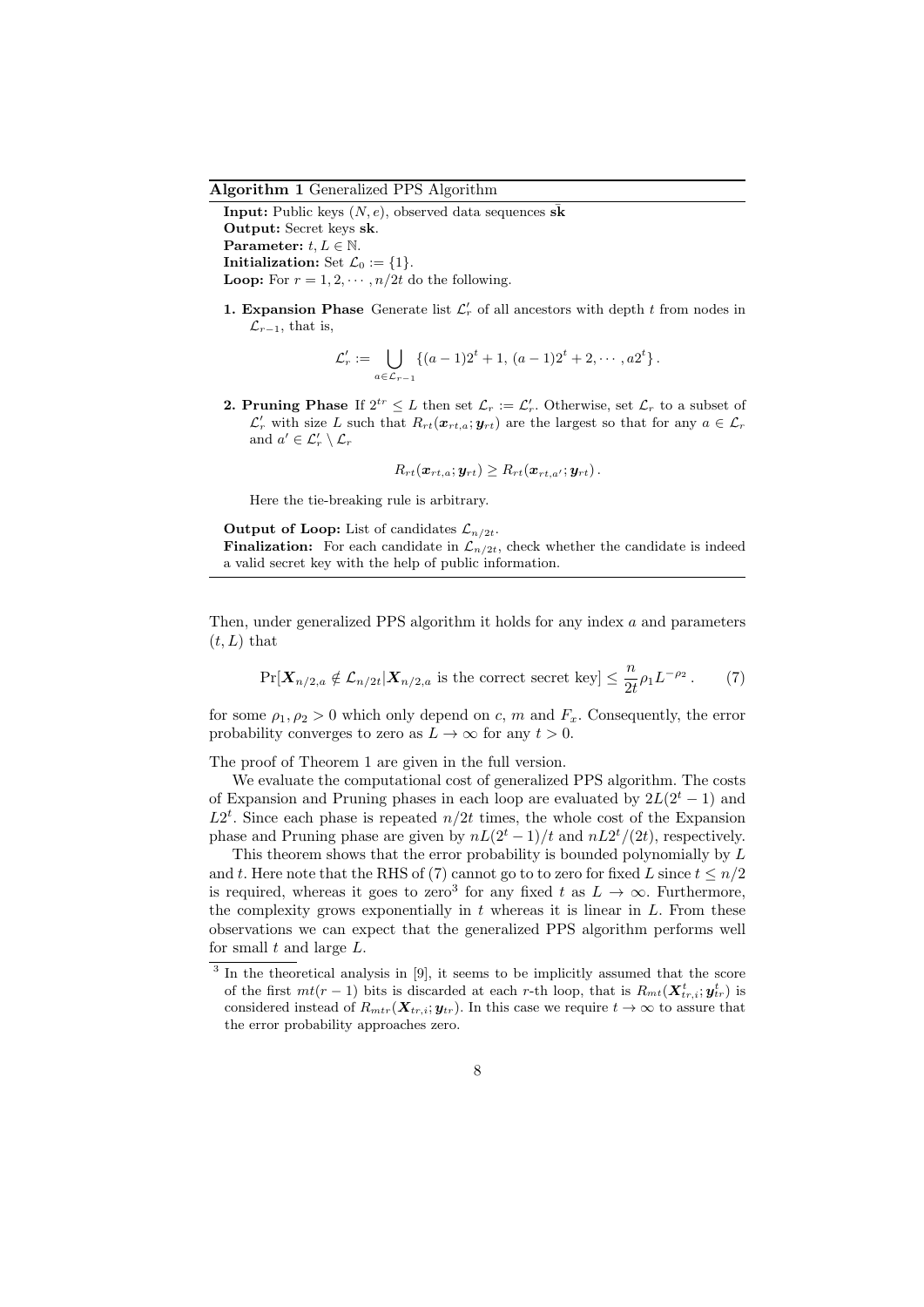*Remark 2.* It is claimed in [9] for the case of binary observations that the error probability of PPS algorithm goes to zero as  $t \to \infty$  for any fixed L oppositely to the above argument. This gap does not mean that the bound (7) is loose but comes from an inappropriate argument in [9]. In fact, we can prove that the error probability never vanishes for any fixed *L* as shown in Appendix A.

#### **3.3 Implications: Continuous Distributions**

Informally, Theorem 1 states that we can recover the secret key with high probability if  $I(X; Y) > 1/m$ . The actual values of  $I(X; Y)$  depends on the distribution  $F_x$ . We evaluate the value of  $I(X; Y)$  for some continuous distribution  $F_x$  which has density  $f_x(y)$ .

First, we introduce a differential entropy.

**Definition 1.** The differential entropy  $h(f)$  of a probability density function f is defined as

$$
h(f) = -\int_{-\infty}^{\infty} f(y) \log f(y) \mathrm{d}y.
$$

We give some properties of the differential entropy [1]. Let *f* be an arbitrary probability density with mean  $\mu$  and variance  $\sigma^2$ . Then it is shown in [1, Theorem 8.6.5] that

$$
h(f) \le h(\mathcal{N}(\mu, \sigma^2)) = \log \sqrt{2\pi e \sigma^2},
$$
\n(8)

where  $\mathcal{N}(\mu, \sigma^2)$  is the density of Gaussian distribution with mean  $\mu$  and variance *σ* 2 .

The symmetric capacity  $I(X; Y)$  can be expressed as  $h(g) - (h(f_0) + h(f_1))/2$ for  $g(y) = (f_0(y) + f_1(y))/2$  since

$$
I(X;Y) = \sum_{x \in \{0,1\}} \int \frac{f_x(y)}{2} \log \frac{f_x(y)}{\sum_{x' \in \{0,1\}} \frac{f_{x'}(y)}{2}} dy = \sum_{x \in \{0,1\}} \int \frac{f_x(y)}{2} \log \frac{f_x(y)}{g(y)} dy
$$
  
= 
$$
\sum_{x \in \{0,1\}} \int \frac{f_x(y)}{2} \log f_x(y) dy - \int g(y) \log g(y) dy = h(g) - \frac{h(f_0) + h(f_1)}{2}.
$$

Next, we further assume that the distributions are symmetric:  $f_1(y) = f_0(\alpha$ *y*) for some  $\alpha$ . Since the differential entropy is invariant under translation, we have  $h(f_1) = h(f_0)$  and thus  $I(X; Y) = h(g) - h(f_0)$  if the distributions are symmetric. A typical example of the symmetric distribution is *symmetric additive noise*: the sample can be written as the sum of a deterministic part and a symmetric random noise part.

Summing up the above discussion, we have the following corollary.

**Corollary 1.** Assume that  $F_x$  has a probability density  $f_x$ . Then the error probability of generalized PPS algorithm converges to zero as  $L \to \infty$  if

$$
h(g) - \frac{h(f_0) + h(f_1)}{2} > \frac{1}{m}.
$$

Further assume that the  $f_0(y)$  and  $f_1(y)$  are symmetric. In this case, the condition is expressed as  $h(g) - h(f_0) > 1/m$ .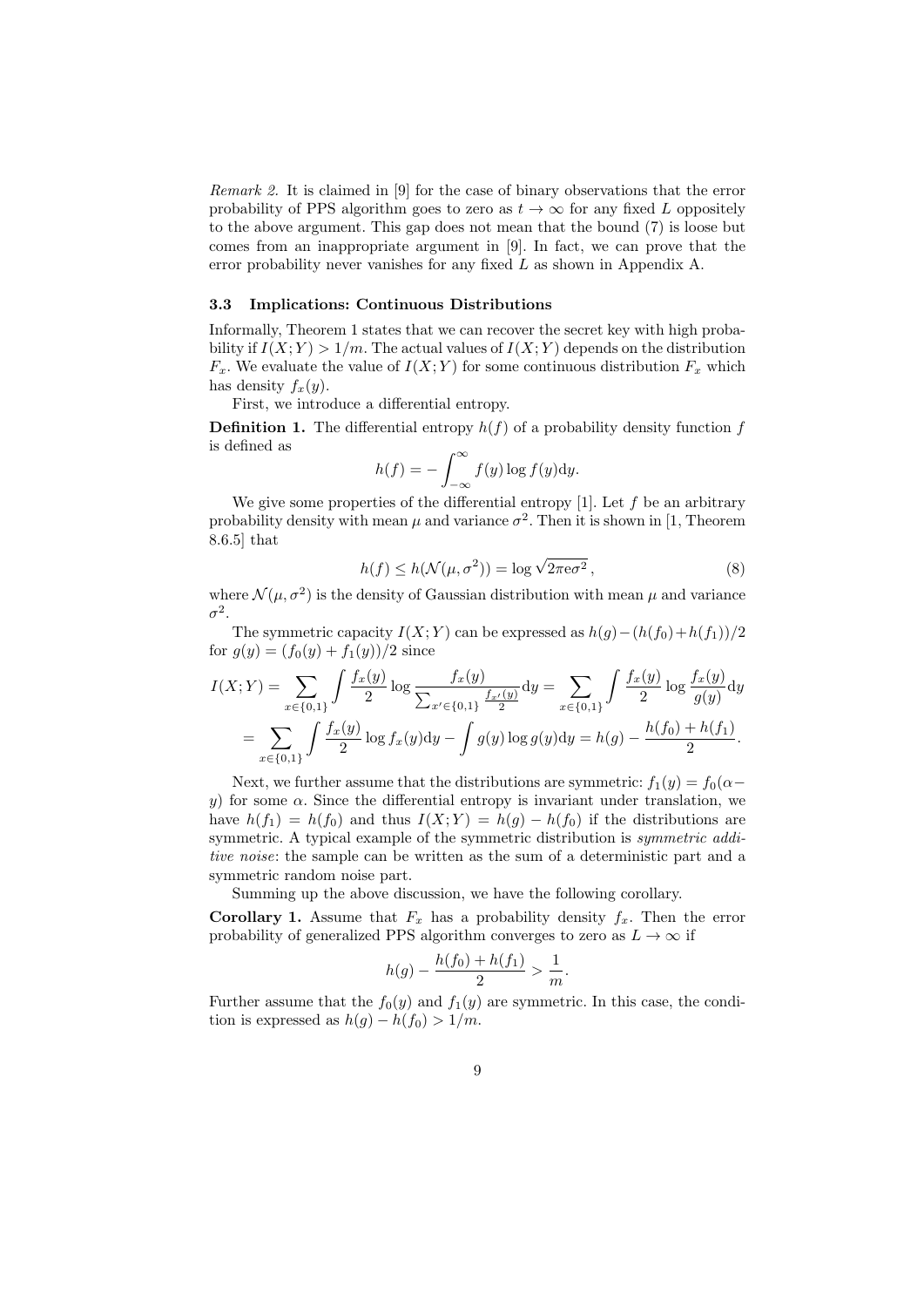**Gaussian Distribution** We remind readers of the Gaussian distribution  $\mathcal{N}(\mu, \sigma^2)$ . The density function of this distribution is  $f(x) = \frac{1}{\sqrt{2}}$  $\frac{1}{2\pi\sigma^2}$  exp  $\left(-\frac{(x-\mu)^2}{2\sigma^2}\right)$  $2\sigma^2$ ) *,* where  $\mu$  and  $\sigma^2$  are the mean and variance of the distribution, respectively.

The most standard setting of a continuous noise is an additive white Gaussian noise (AWGN): the density  $f_x$  of distribution  $F_x$  is represented by

$$
f_x(y) = \frac{1}{\sqrt{2\pi\sigma^2}} \exp\left(-\frac{(y - (-1)^x)^2}{2\sigma^2}\right). \tag{9}
$$

Note that the expectation of  $f_0(x)$  and  $f_1(x)$  are +1 and -1, respectively. In this case the score is represented by

$$
R_i(\boldsymbol{x}; \boldsymbol{y}) = \sum_{j=1}^i \sum_{k=1}^m \frac{(-1)^{\boldsymbol{x}[j][k]} \boldsymbol{y}[j][k]}{2(\ln 2)\sigma^2} - \sum_{j=1}^i \sum_{k=1}^m \left( \frac{\boldsymbol{y}[j][k]^2 + 1}{2(\ln 2)\sigma^2} + \log \frac{\exp(-\frac{(\boldsymbol{y}[j][k]-1)^2}{2\sigma^2}) + \exp(-\frac{(\boldsymbol{y}[j][k]+1)^2}{2\sigma^2})}{2} \right) .
$$
\n(10)

The symmetric capacity for  $F_x$  is given by

$$
I(X;Y) = h(g) - h(f_0) = h(g) - \log \sqrt{2\pi e \sigma^2}.
$$
 (11)

It is equivalent to use a score

$$
\sum_{j=1}^{i} \sum_{k=1}^{m} (-1)^{\mathbf{x}[j][k]} \mathbf{y}[j][k] \tag{12}
$$

instead of (10) in generalized PPS algorithm since the factor  $(2(\ln 2)\sigma^2)^{-1}$  and the second term of (10) are common to all candidates  $x_{i,a}$ .

The following corollary is straightforward from the computation of  $I(X; Y)$ for the Gaussian case.

**Corollary 2.** Assume that  $f_x$  is the Gaussian distribution given in Eq. (9). Then the error probability of generalized PPS algorithm converges to zero as  $L \rightarrow \infty$  if  $\sigma < 1.767$  when  $m = 5$  and if  $\sigma < 1.297$  when  $m = 3$  and if  $\sigma < 0.979$ when  $m = 2$ .

*Proof.* Regarding  $h(f)$ , we have  $h(f) = \log \sqrt{2\pi e \sigma^2}$  from (8). The differential entropy  $h(g)$  of the mixture distribution  $g$  is not given in explicit form but numerical calculation shows that  $h(g) - h(f) = 1/5, 1/3, 1/2$  for  $\sigma = 1.767, 1.297, 0.979$ , respectively. Thus the corollary follows immediately from (11) and Theorem 1. *⊓⊔*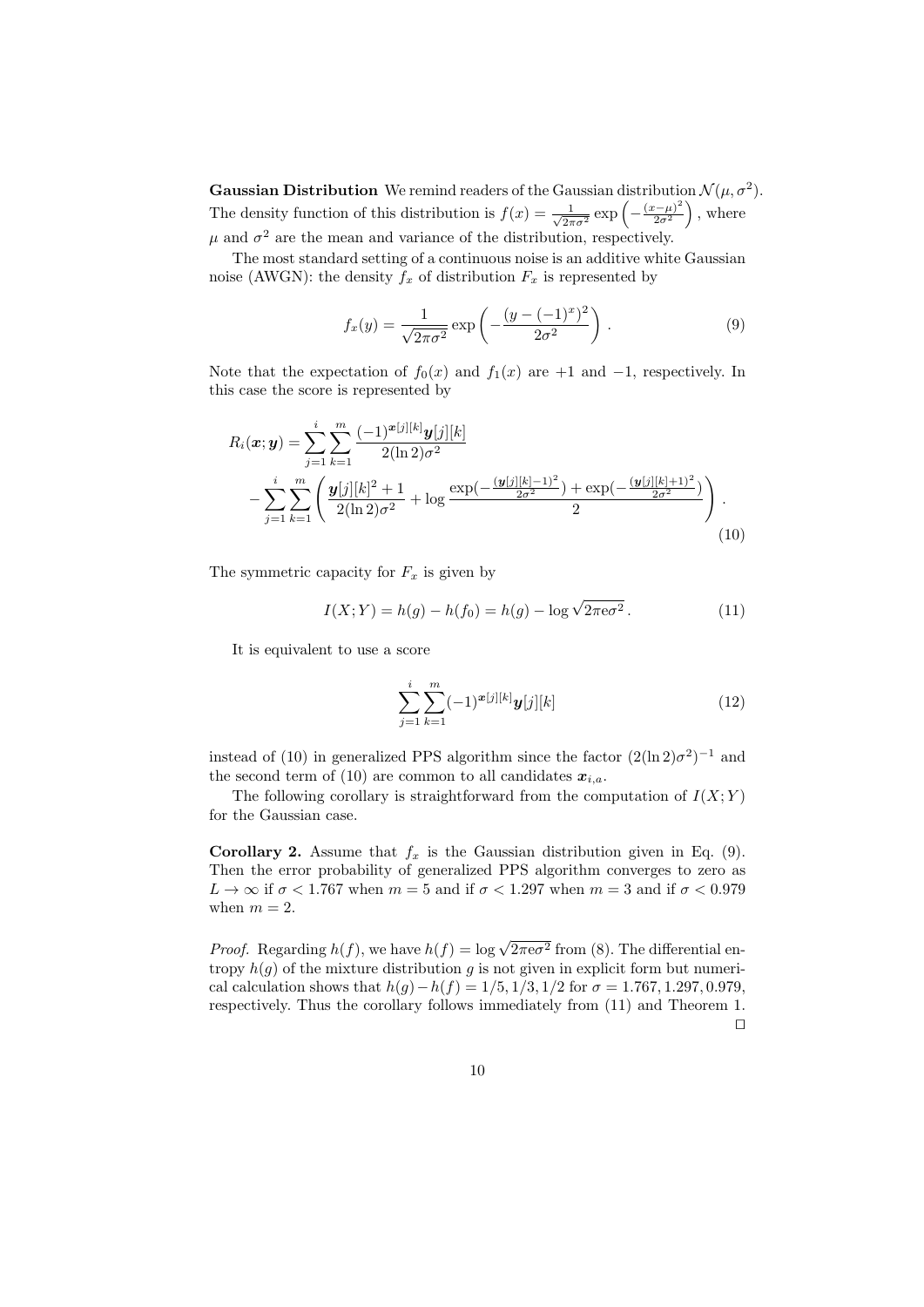#### **3.4 Implications: Discrete Distribution**

Next, we discuss the discrete distribution cases. As an example, we consider the binary symmetric error. In the case that  $F_x$  is a discrete distribution on  $\{0,1\}$ such that

$$
\begin{cases}\nF_0(\{0\}) = F_1(\{1\}) = 1 - p, \\
F_0(\{1\}) = F_1(\{0\}) = p,\n\end{cases}
$$

for some  $0 < p < 1/2$ , we have

$$
R_i(\boldsymbol{x}; \boldsymbol{y}) = mi \log(2(1-p)) + d_{\mathrm{H}}(\boldsymbol{x}, \boldsymbol{y}) \log \frac{p}{1-p}, \boldsymbol{x} \in \{0, 1\}^{mi}, \boldsymbol{y} \in \mathbb{R}^{mi}, \tag{13}
$$

where  $d_H(x, y)$  is the Hamming distance between x and y. Note that it is equivalent to use a score  $d_H(x, y)$  instead of (13) in generalized PPS algorithm since the factor  $mi \log(p/(1-p))$  and the constant  $\log(2(1-p))$  are common to all candidates  $x_{i,a}$  and do not change the order of scores.

In this case the capacity is given by  $I(X; Y) = 1 - h_2(p)$  for the binary entropy function  $h_2(p) = -p \log p - (1 - p) \log(1 - p)$ .

#### **3.5 Discussion: Comparison with Quantization-based Approach**

The simplest algorithm for our key-recovery problem would be a quantizationbased algorithm. Here, we focus on the AWGN setting introduced in Section 3.3. First, we consider the following simple quantization. If the observed value is positive, its corresponding bit is converted to 0 and if it is negative, it is converted to 1. Then, the binary sequence of the secret key with error is obtained by quantization. The HMM algorithm [4] is applied to the obtained noisy secret key sequences. A simple calculation shows that we can recover the secret key if the noise follows the Gaussian distribution and  $\sigma < 1.397$  when  $m = 5$ .

Next, we consider a more clever quantization rule, which uses the "erasure symbol". Let *D* be a positive threshold; then the quantization rule is given as follows. The corresponding is converted to 0 if  $x \geq D$ ; 1 if  $x < -D$ ; "?" if *−D ≤ x < D*. The binary sequence of the secret key with error and erasure is obtained by quantization. Kunihiro et al.'s algorithm [7] is applied to the obtained noisy secret key sequences. A simple calculation shows that we can recover the secret key if the noise follows the Gaussian distribution and  $\sigma < 1.533$ when  $m = 5$  under optimally chosen  $D$ .

As shown in Corollary 2, our proposed algorithm works well if *σ <* 1*.*767 when  $m = 5$  and is significantly superior to the quantization-based algorithms. The reason for this is that generalized PPS algorithm uses all the information of the observed data whereas the quantization-based algorithms ignore the value of observed data after quantization and thus suffer from quantization errors. A consequence is that we can improve the bound of  $\sigma$ .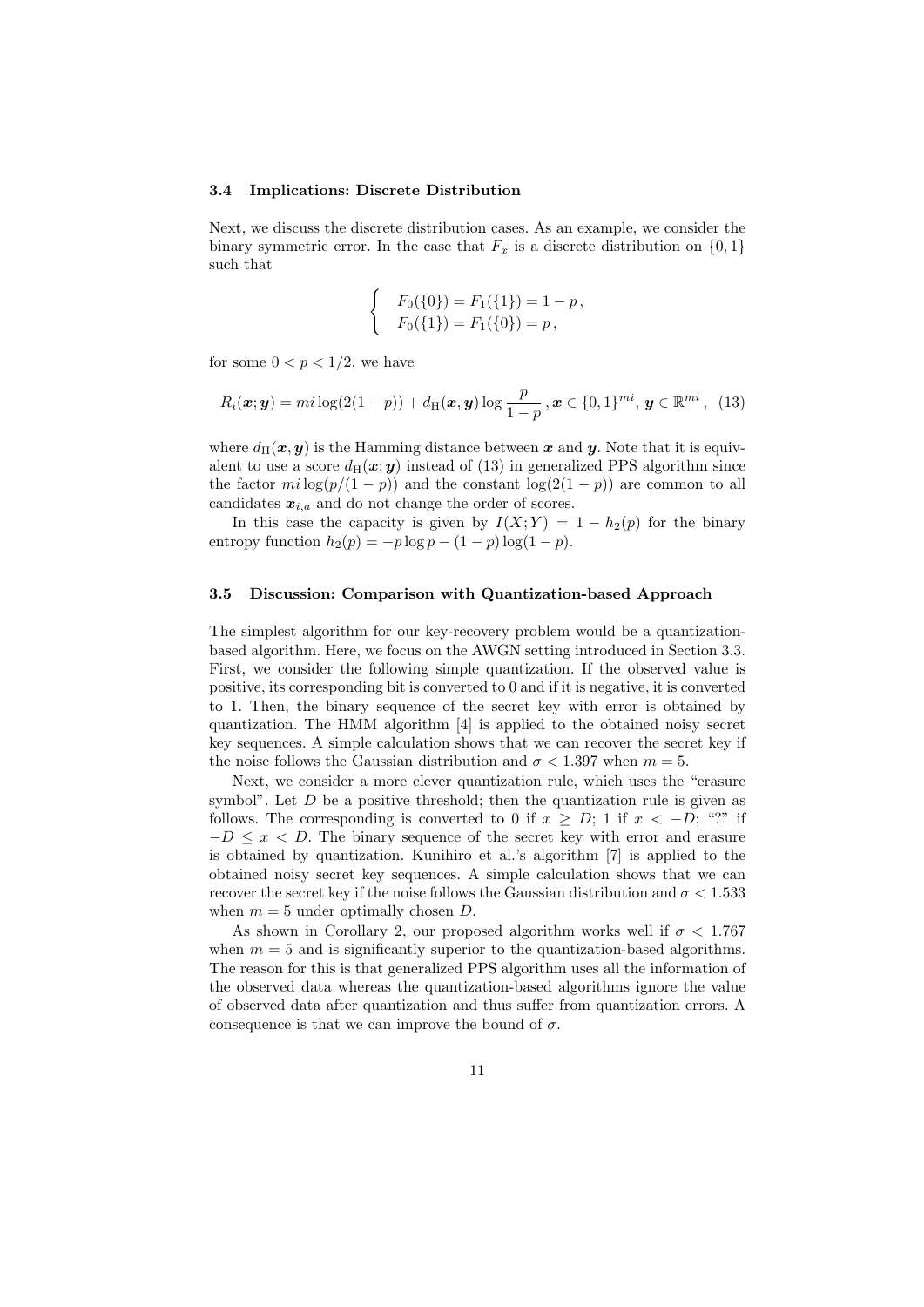### **4 DPA-like Algorithm: Unknown Distribution Case**

The generalized PPS algorithm works only if the explicit form of  $F_x$  is known since it is needed in the calculation of  $R_{rt}(x_{rt,a}; y_{rt})$ . However, in many actual attack situations, the explicit form of noise distribution is not known. In this section, we propose an effective algorithm that works well even if these explicit forms are unknown.

#### **4.1 DPA-like Algorithm**

Consider the case that we only know the expectation of  $F_0$  and  $F_1$ , which we assume without loss of generality to be +1 and *−*1, respectively. In this case it is natural to use (12) as a score from the viewpoint of DPA analysis [6] instead of  $R_{mi}(\boldsymbol{x}, \boldsymbol{y})$  itself. We define DPA function as follows.

$$
\mathbf{DPA}_{mi}(\boldsymbol{x};\boldsymbol{y}) := \sum_{j=1}^{i} \sum_{k=1}^{m} (-1)^{\boldsymbol{x}[j][k]} \boldsymbol{y}[j][k]. \tag{14}
$$

Note that this score can be calculated without knowledge of the specific form of the noise distribution. In the case that  $\text{DPA}_{mi}$  is used as a score, the bound in Theorem 1 is no more achievable for distributions other than Gaussians but a similar bound can still be established.

**Theorem 2.** Assume that  $F_x$  has a probability density  $f_x$ . Under generalized PPS algorithm with score function (14) the error probability converges to zero as  $L \to \infty$  if

$$
\frac{1}{m} < h(g) - \log \sqrt{\pi e(\sigma_0^2 + \sigma_1^2)},
$$

where  $g(y) = (f_0(y) + f_1(y))/2$  and  $\sigma_x^2 = \text{Var}(f_x)$  is the variance of distribution  $f_x$ .

The proof of Theorem 2 is almost the same as that of Theorem 1 and given in the full version.

Note that  $I(X; Y)$  can be expressed as  $h(g) - (h(f_0) + h(f_1))/2$ . Thus, in view of Theorems 1 and 2, information loss of the score (14) can be expressed as  $\log \sqrt{\pi e(\sigma_0^2 + \sigma_1^2)} - (h(f_0) + h(f_1))/2$ , which is always nonnegative since

$$
\log \sqrt{\pi e(\sigma_0^2 + \sigma_1^2)} - \frac{h(f_0) + h(f_1)}{2} \ge \log \sqrt{\pi e(\sigma_0^2 + \sigma_1^2)} - \frac{\log \sqrt{2\pi e \sigma_0^2} + \log \sqrt{2\pi e \sigma_1^2}}{2}
$$
  

$$
\ge 0,
$$

where the first and second inequalities follow from (8) and from the concavity of the log function, respectively. This loss becomes zero if and only if  $f_0$  and  $f_1$ are Gaussians with the same variances.

Further assume that  $f_0$  and  $f_1$  are symmetric. In this case, it holds that  $\sigma_1^2 = \sigma_0^2$  and  $h(f_1) = h(f_0)$ . Thus information loss of the score (14) can be expressed as  $\log \sqrt{2\pi \epsilon \sigma_0^2} - h(f_0) = h(\mathcal{N}(0, \sigma_0^2)) - h(f_0)$ , which increases as the true noise distribution deviates from Gaussian.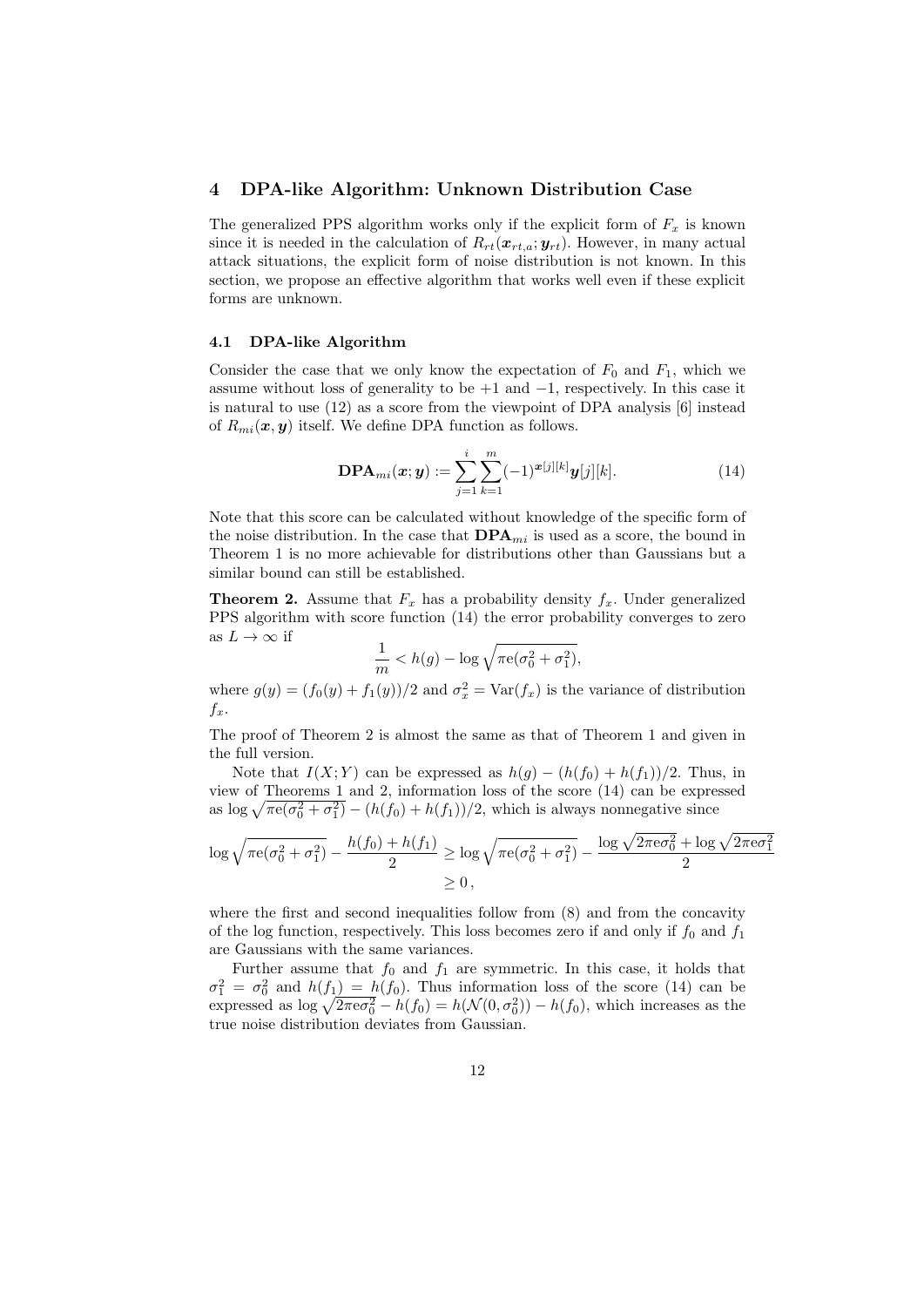*Remark 3.* We need not to know the expectation of  $F_0$  and  $F_1$  in practice. To proceed the argument in this section it is sufficient to know the intermediate value of these expectations, that is, the expectation of  $G = (F_0 + F_1)/2$ . Since it is the expectation of the observed values, we can estimated it accurately by averaging all the elements of the observation *y*.

#### **4.2 Connection to DPA**

We briefly review DPA. It was proposed as a side channel attack against DES by Kocher et al. [6] and was then generalized to other common secret key encryption. It derives the secret key from many physically measured waveforms of power consumption. They introduced the DPA selection function whose input includes a guessed secret key. In attacking phase, an attacker guesses the secret key and calculate the difference between the average of the waveforms of power consumption for which the value of the DPA selection function is one and it is zero. If the guess is incorrect, the waveforms are cancelled since they are uncorrelated. Then, the resulting waveform becomes flat. However, if the guess is correct, they are correlated and the resulting waveform has spikes. By observing the difference, we can find the correct key.

We introduce two sets:  $S_1 = \{(j,k)|\mathbf{x}[j]|k|=1\}$  and  $S_0 = \{(j,k)|\mathbf{x}[j]|k|=0\}$ . The function **DPA** can be transformed as follows:

$$
\textbf{DPA}_{mi}(\boldsymbol{x};\boldsymbol{y})=\sum_{(j,k)\in\mathcal{S}_0}\boldsymbol{y}[j][k]-\sum_{(j,k)\in\mathcal{S}_1}\boldsymbol{y}[j][k],
$$

which is similar to the DPA selection function used in DPA [6].

We give an intuitive explanation of how the algorithm works. Without loss of generality, we assume that  $E(f_0) = +1$  and  $E(f_1) = -1$ . We consider two cases that the candidate solution is correct and incorrect in the following. First, assume that the candidate solution is correct. If the bit in the candidate solution is 0, the observed value follows  $f_0(y)$ ; if it is 1, the observed value follows  $f_1(y)$ and then the negative of the observed value can be seen to be output according to  $f_1(-y)$ . The means of both  $f_0(y)$  and  $f_1(-y)$  are +1. Hence, the expectation of Eq. (14) is *mi* if the candidate solution is correct. Hence, the score calculated by Eq. (14) is close to *mi* with high probability. Second, Next, assume that the candidate solution is incorrect. In this case, the observed value is output according to the mixture distribution  $g(y) = (f_1(y) + f_0(y))/2$  which has zero mean. Hence, the expectation of Eq.  $(14)$  is 0 if the the candidate solution is incorrect and the score calculated by Eq. (14) is close to 0 with high probability. Thus, if the score is high enough (that is, the score is around *mi*), the estimation is correct, whereas if the score is low enough (that is, the score is around 0), the estimation is incorrect and such a node will be discarded. We give a toy example on the function **DPA** in Appendix B for a better understanding.

#### **4.3 Connection to Communication Theory**

The problem of RSA secret key recovery is strongly related to the communication theory. Each candidate of the secret key corresponds to a codeword of a message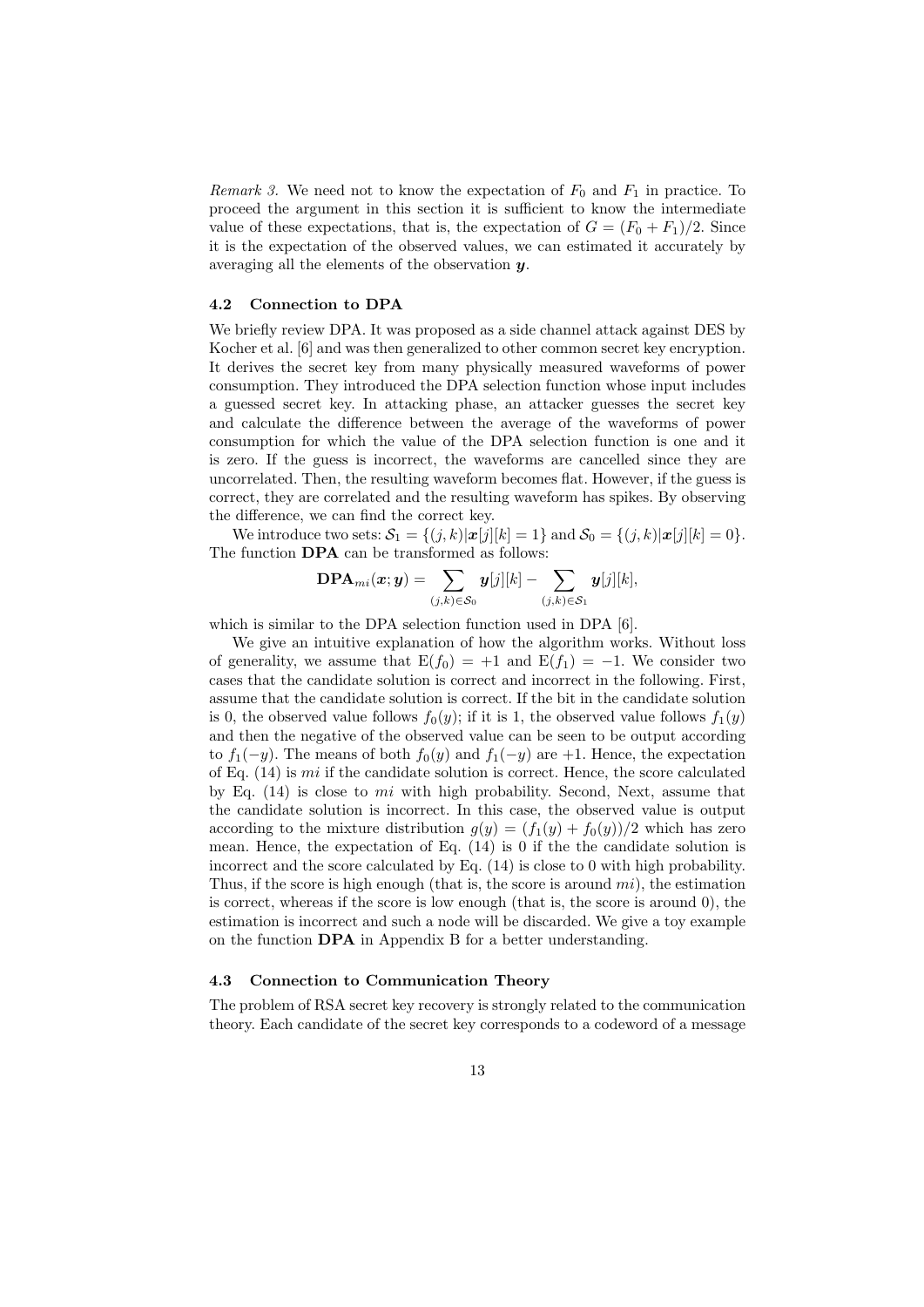and the attacker corresponds to the receiver trying to estimate the message from the sent codeword distorted by noise. The key estimation after quantization process in [4, 5, 7, 9] is called a hard-decision decoding and the proposed algorithm exploiting full information of the observed data is called a soft-decision decoding.

The structure of the secret key characterized by Hensel lift can be regarded as a convolutional code with infinite constraint length. It is known that Viterbi algorithm works successfully for convolutional codes with small constraint length and many algorithms such as Fano algorithm and stack algorithm have been proposed for codes with large constraint length [13, 14]. Thus one can expect that these algorithms for large constraint length perform well also for the problem of secret key recovery.

However there also exists a gap between the settings of the secret key recovery and the communication theory. In the case of message transmission, the noise ratio is set to be relatively small because the error probability has to be negligibly small value, say, e.g.,  $10^{-8}$ . On the other hand when we consider security of the secret key, 10% success rate of the recovery is critical and we have to consider the success probability under large noise ratio. For this gap it is not obvious whether the above algorithms work successfully for the secret key recovery.

### **5 Implementation and Experiments**

We have implemented generalized PPS algorithm. In our experiments on 1024*,* 2048 bit RSA, we prepared 100 (or 200 if the success rate is less than 0*.*1) different tuples of secret keys  $\mathbf{sk}$ , e.g.,  $\mathbf{sk} = (p, q, d, d_p, d_q)$ . We generated the Gaussian noisy output **sk** for each **sk**. In our experiments, the incorrect candidate solution is randomly generated based on Assumption 1 with  $c = 1$ .

The experimental results for  $n = 1024$  and  $sk = (p, q, d, d_p, d_q)$  are shown in Figure 1. We set  $(t, L) = (1, 2^{11}), (2, 2^{11}), (4, 2^{10}), (8, 2^{7}), (16, 2^{0}),$  which makes the computational cost for Pruning phase to be equal:  $2^{21}$ .

As can be seen in Figure 1, if  $\sigma \leq 1.3$ , the success rate for small t (say,  $t = 1, 2, 4$  is almost 1. Generalized PPS algorithm can succeed to recover the correct secret key with probability larger than 0.1 for  $\sigma \leq 1.7$ ; while it almost fails to recover the key for  $\sigma > 1.8$ . This results match with theoretically predicted bound  $\sigma = 1.767$ . Figure 1 also shows generalized PPS algorithm fails with high probability if we use a small  $L$ , (say  $L = 1$ ); while the computational cost is almost the same as the setting  $(t, L) = (1, 2<sup>11</sup>)$ . This fact is reinforced by Theorem 3 shown in Appendix A.

Figure 1 suggests that the setting  $t = 1$  is enough for gaining high success rates. We then present experimental results for  $t = 1$  and  $n = 1024, 2048$  in Figures 2 and 3. Figures 2 and 3 show that the success rates for any *n* and  $\sigma$  will significantly increase if we use a larger list size *L*. For each bit size *n*, generalized PPS algorithm almost always succeed to find the secret key if  $\sigma$  < 1.3. The generalized PPS algorithm still has a non-zero success rate for  $\sigma$  as large as 1.7.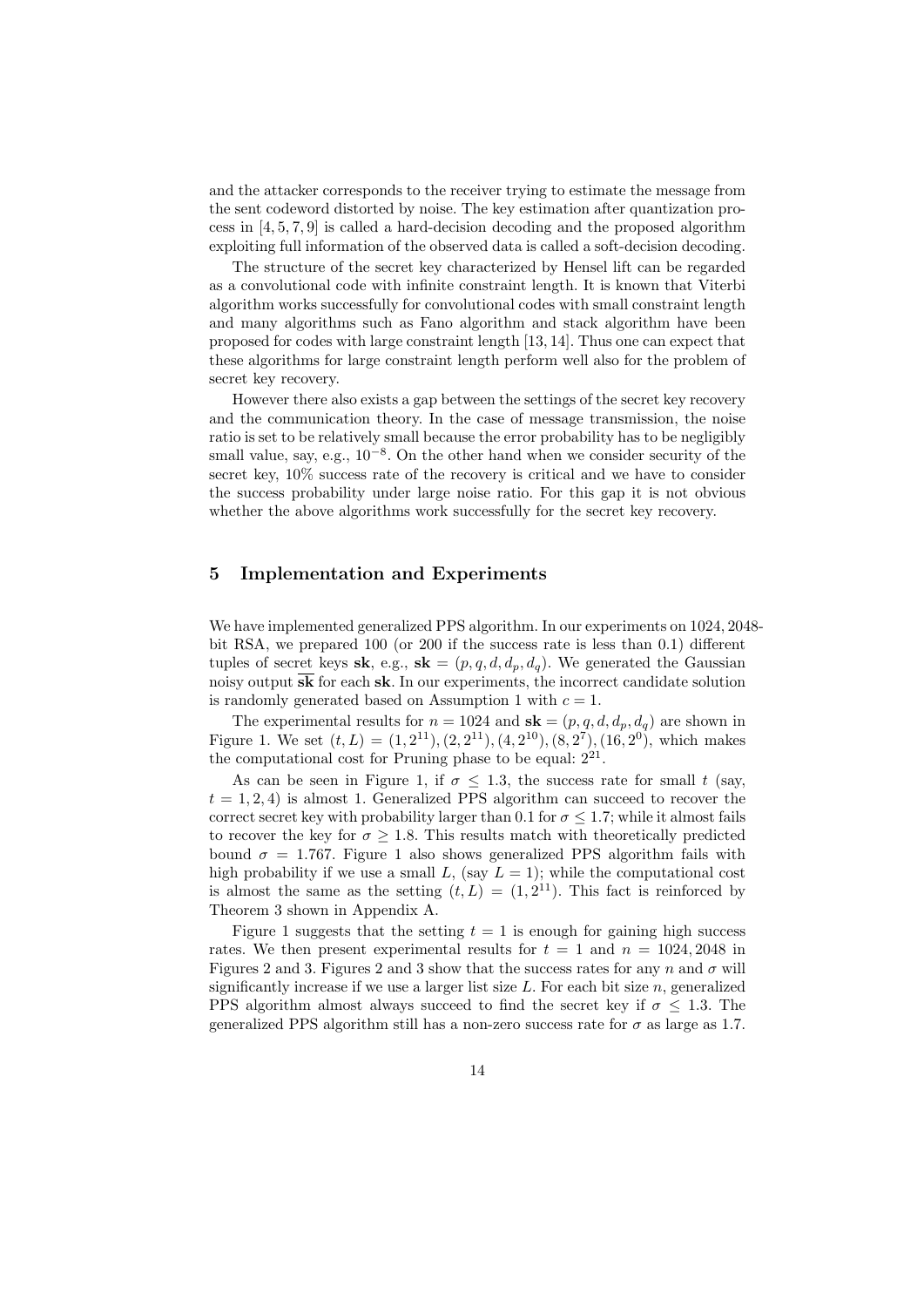

**Fig. 1.** Experiments for  $s\mathbf{k} = (p, q, d, d_p, d_q), n = 1024$ 

In communication theory, there are many techniques such as stack algorithm [13]. We do not implement such techniques in our experiments. It is possible to increase the success rate if we implement them together in our algorithm.

### **6 Concluding Remarks**

In this paper, we showed that we can recover the secret key if Eq. (6) holds; the symmetric capacity  $I(X; Y)$  is larger than  $1/m$ . As mentioned in [9], the success condition for key-recovery from noisy secret keys has a strong connection to channel capacity. As explained in Remark 1, symmetric capacity is less than channel capacity for asymmetric distribution cases. Hence, one might wonder if the condition can be improved. Unfortunately, it is hopeless to improve the bound since the distribution of input symbol (i.e., the correct secret key) is fixed to uniform in our problem whereas the input distribution is optimized to achieve the channel capacity in coding theory. Then, from the coding theoretic viewpoint, the condition  $I(X; Y) > 1/m$  is optimal for our problem.

### **Acknowledgement**

The first author was supported by JSPS Grant Number KAKENHI 25280001.

### **References**

1. C. M. Cover and J. A. Thomas, "*Elements of Information Theory*, 2nd Edition," Wiley-Interscience, 2006.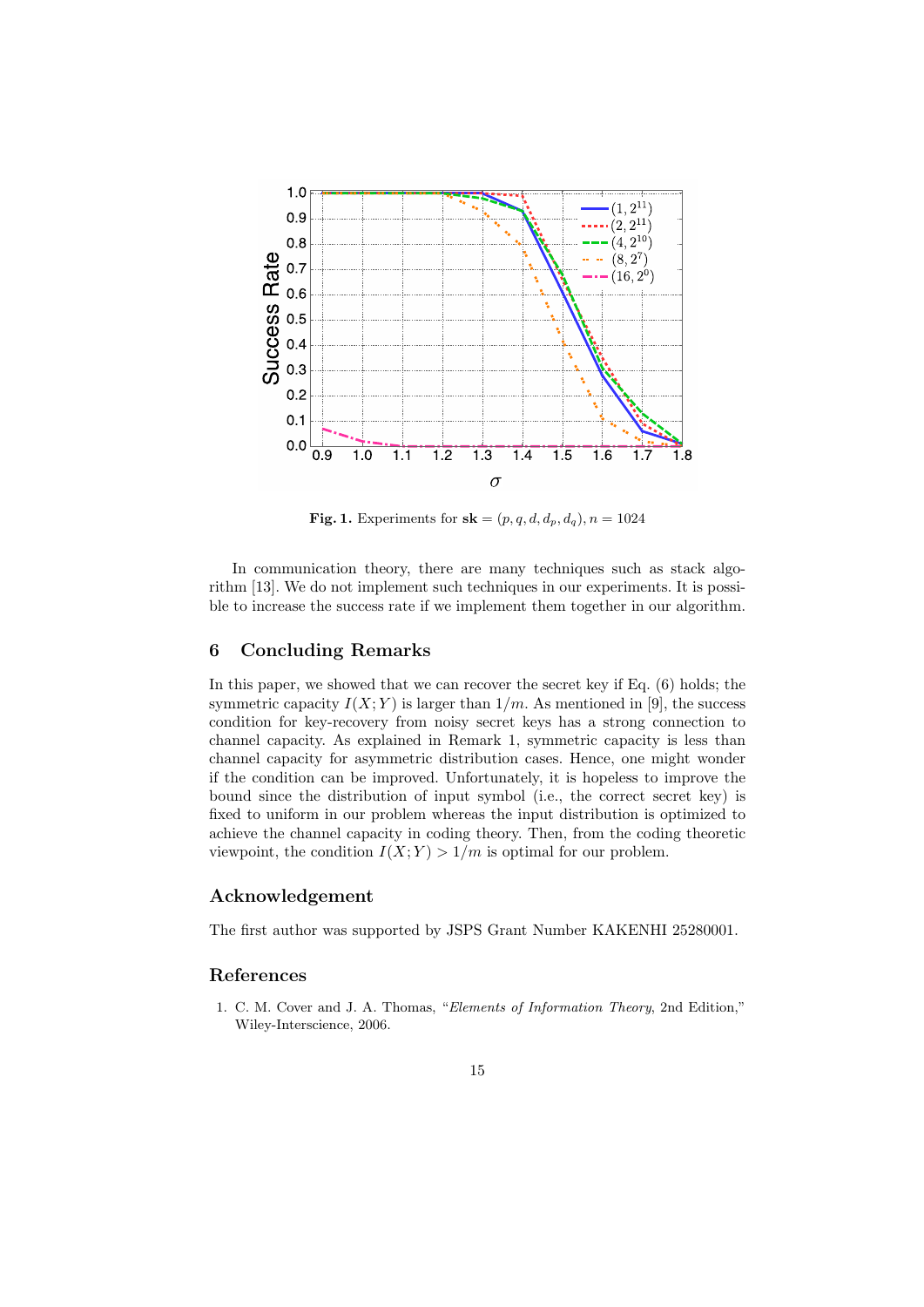

**Fig. 2.**  $m = 5$ ,  $n = 1024$  and  $t = 1$  **Fig. 3.**  $m = 5$ ,  $n = 2048$  and  $t = 1$ 

- 2. A. Dembo and O. Zeitouni, *Large deviations techniques and applications*, 2nd ed., ser. Applications of Mathematics. New York: Springer-Verlag, 1998, vol. 38.
- 3. J. A. Halderman, S. D. Schoen, N. Heninger, W. Clarkson, W. Paul, J. A. Calandrino, A. J. Feldman, J. Appelbaum and, E. W. Felten, "Lest We Remember: Cold Boot Attacks on Encryption Keys," in Proc. of USENIX Security Symposium 2008, pp. 45–60, 2008.
- 4. W. Henecka, A. May, and A. Meurer, "Correcting Errors in RSA Private Keys," in Proc. of Crypto 2010, LNCS 6223, pp. 351–369, 2010.
- 5. N. Heninger and H. Shacham, "Reconstructing RSA Private Keys from Random Key Bits," in Proc. of Crypto 2009, LNCS 5677, pp. 1–17, 2009.
- 6. P. Kocher, J. Jaffe and B. Jun, "Differential Power Analysis," in Proc. of CRYPTO'99, LNCS 1666, pp.388-397, 1999.
- 7. N. Kunihiro, N. Shinohara and T. Izu, "Recovering RSA Secret Keys from Noisy Key Bits with Erasures and Errors," in Proc. of PKC 2013, LNCS 7778, pp. 180- 197, 2013.
- 8. S. Mangard, E. Oswald and F. -X. Standaert, "One for all all for one: unifying standard differential power analysis attacks," IET Information Security, vol. 5, no. 2, pp. 100–110, 2011.
- 9. K. G. Paterson, A. Polychroniadou and D. L. Sibborn, "A Coding-Theoretic Approach to Recovering Noisy RSA Keys," in Proc. of Asiacrypt 2012, LNCS 7658, pp. 386–403, 2012.
- 10. PKCS #1 Standard for RSA. Available at http://www.rsa.com/rsalabs/node. asp?id=2125.
- 11. R. Rivest, A. Shamir, and L. Adleman, "A Method for Obtaining Digital Signatures and Public-Key Cryptosystems," Communications of the ACM, vol. 21(2), pp. 120– 126, 1978.
- 12. S. Sarkar and S. Maitra, "Side Channel Attack to Actual Cryptanalysis: Breaking CRT-RSA with low weight decryption exponents," in Proc. of CHES2012, LNCS7428, pp. 476–493, 2012.
- 13. C. Schlegel and L. Perez, "Trellis and Turbo Codes," Wiley-IEEE Press, 2004.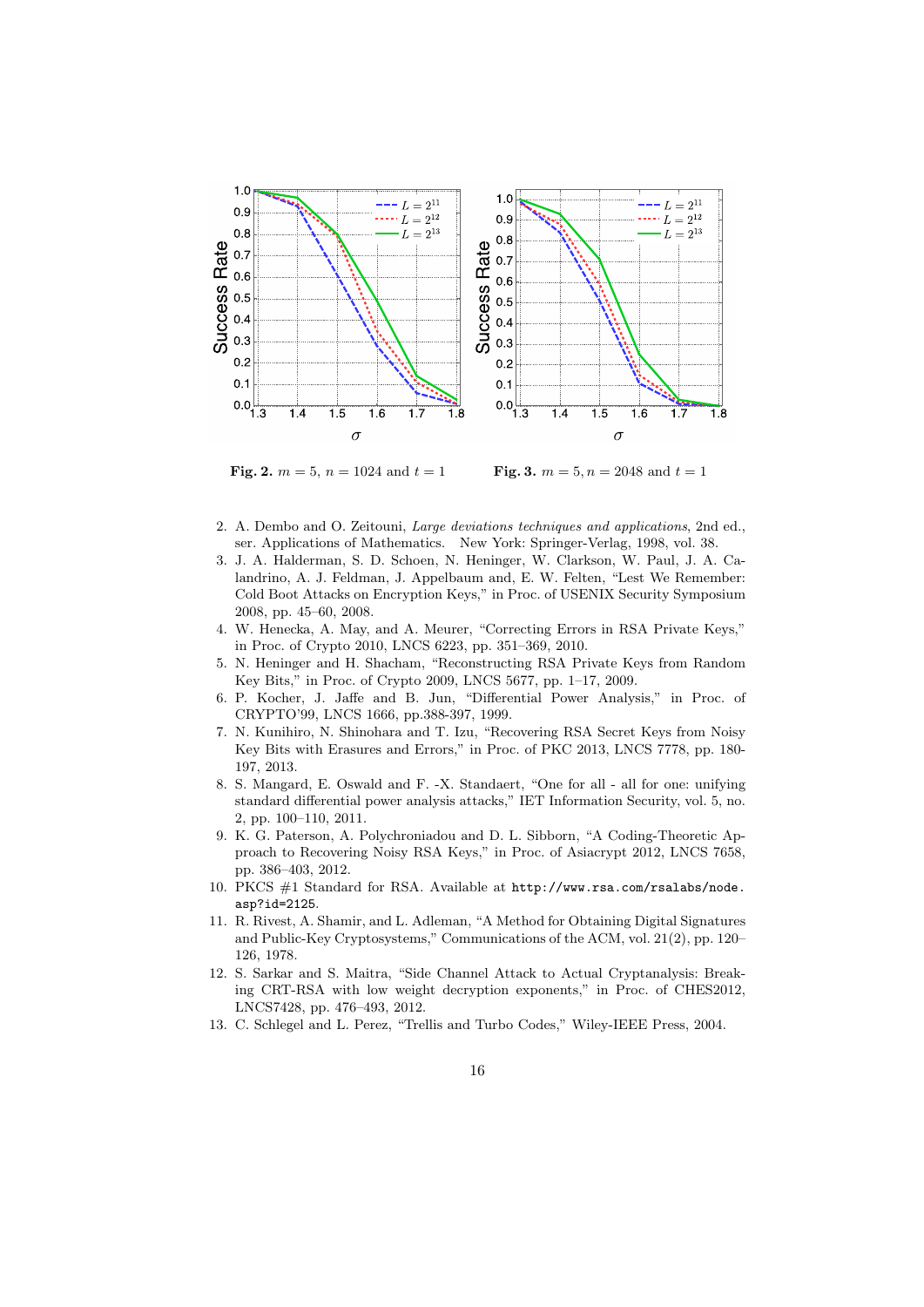- 14. B. Sklar, "Digital Communications: Fundamentals and Applications, 2nd Edition," Prentice Hall, 2001.
- 15. S. Yilek, E. Rescorla, H. Shacham, B. Enright, and S. Savage, "When Private Keys are Public: Results from the 2008 Debian OpenSSL Vulnerability," IMC 2009, ACM Press, pp. 15–27, 2009.

## **A Lower bound on Error Probability of Generalized PPS Algorithm**

As mentioned in Remark 2, the upper bound (7) on the error probability of PPS algorithm cannot go to zero for fixed *L* even though it is claimed in [9] that the error probability vanishes as *t* increases for any fixed *L*. We show in this appendix that  $L \to \infty$  is actually necessary to achieve an arbitrary small error probability.

Let  $p_e = \Pr[R(1 - X; Y) > R(X; Y)]$  be the single-letter error probability under decoding  $\hat{X} := \operatorname{argmax}_{x \in \{0,1\}} \{R(x;Y)\}\.$  Note that  $p_e = 0$  is a degraded case in which each bit *X* can be recovered from *Y* without error by the above decoding rule. We can bound the error probability of PPS algorithm from below in a simple form by using  $p_e$ .

**Theorem 3.** Under generalized PPS algorithm it holds for any index *a* and parameters (*t, L*) that

$$
\Pr[\mathbf{X}_{n/2,a} \notin \mathcal{L}_{n/2t} | \mathbf{X}_{n/2,a} \text{ is the correct secret key}] \ge p_e^{m(1+\log L)}.
$$
 (15)

Consequently, the error probability does not go to zero as  $t \to \infty$  with a fixed L if  $p_e > 0$ .

We can easily see that the error probability does not vanish for a fixed *L* by the following argument. For simplicity let us consider the case that the correct secret key is  $X_{n/2,1}$ . Then the candidate  $X_{n/2,2}$  is identical to the correct key except for the last *m* bits. Similarly,  $X_{n/2,3}$  and  $X_{n/2,4}$  are identical to the correct key except for the last 2*m* bits. Thus, once the last 2*m* observed symbols  $y_{n/2}^2$  become very noisy (the probability of this event does not depend on *t*) then the likelihood of  $\mathbf{X}_{n/2,b}$  for  $b=2,3,4$  exceeds that of the correct key  $\mathbf{X}_{n/2,1}$ , and the recovery error occurs when the list size is  $L \leq 3$ . This argument always holds when the list size *L* is fixed and we see that the error probability heavily depends on *L*.

*Proof of Theorem 3.* Recall that  $l_t = \lfloor (\log L)/t \rfloor + 1$ . Since  $\mathbf{X}_{n/2,1} \in \mathcal{L}_{n/2t}$  implies  $X_{n/2,1}[1:tl_t] = X_{tl_t,1} \in \mathcal{L}_{l_t}$ , we have

$$
\Pr[\mathbf{X}_{n/2,1} \notin \mathcal{L}_{n/2t}] \ge \Pr\left[\mathbf{X}_{tl_t,1} \notin \mathcal{L}_{l_t}\right] \\
\ge \Pr\left[\sum_{a=2}^{2^{tl_t}} \mathbf{1}[R_{tl_t}(\mathbf{X}_{tl_t,a}; \mathbf{Y}_{tl_t}) > R_{tl_t}(\mathbf{X}_{tl_t,1}; \mathbf{Y}_{tl_t})] \ge L\right].
$$